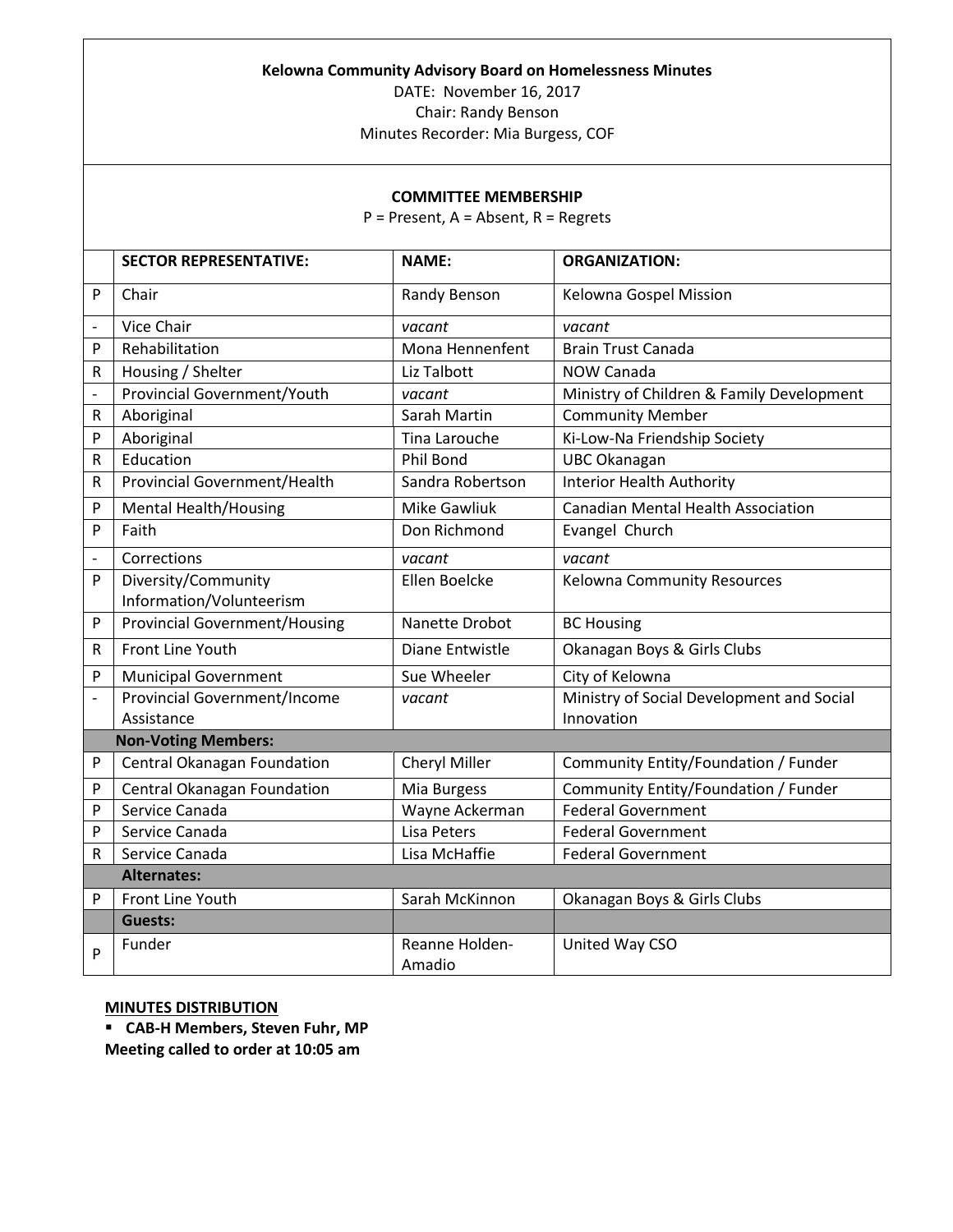| 1. Welcome to new members and guests and Introductions - Randy<br>2. Approval of November 16, 2017 Agenda and September 21, 2017 Minutes - Randy<br>Approved<br>Mike; Ellen<br>3. Membership<br>Reanne Holden-Amadio, Community Investment Manager, United Way of the Central and<br>Ellen; Don<br>South Okanagan, was voted into the funder CAB-H seat.<br>4. Terms of Reference-amendments-Randy<br>Amendments accepted:<br>Page 7:<br>Each member can identify one alternate that can attend meetings in their place<br>$\bullet$<br>Alternates must sign a membership declaration<br>$\bullet$<br>Make arrangements through the CE or the Chair for the identified alternate to attend<br>$\bullet$<br>the meeting.<br>Page 8:<br>Guests can attend CAB-H meetings on an invitation-only basis.<br>٠<br>Guests must excuse themselves from the room prior to any matters requiring a vote.<br>5. Community Entity update-Mia<br><b>CAEH Conference</b><br>Many agencies were in attendance this year<br>$\bullet$<br>I attended sessions on colonialism, incorporating indigenous voices and legislating<br>٠<br>responses to ending homelessness<br>ESDC provided an update about HPS 2019 and beyond: consistent themes they've<br>$\bullet$<br>heard: communities like the CAB/CE model, there are jurisdictional challenges with<br>Aboriginal Housing funding, Housing First needs to be more flexible for indigenous<br>people, youth and women. There have been requests for a youth-focused HPS<br>stream<br>No word on new agreements<br>٠<br>Government of Canada to announce the National Housing Strategy on National<br>$\bullet$<br>Housing Day, November 22 <sup>nd</sup><br>Not anticipating that we will receive any specific details about HPS renewal<br>٠<br>Went around the room and had members who also attended CAEH share about<br>$\bullet$<br>their experience<br><b>BC10</b><br>I presented about the BC10 as part of the panel with the 7 cities and the SW5 CE<br>٠<br>networks on the topic of mobilizing networks to end homelessness | <b>AGENDA ITEM</b> | <b>ACTION</b> |
|---------------------------------------------------------------------------------------------------------------------------------------------------------------------------------------------------------------------------------------------------------------------------------------------------------------------------------------------------------------------------------------------------------------------------------------------------------------------------------------------------------------------------------------------------------------------------------------------------------------------------------------------------------------------------------------------------------------------------------------------------------------------------------------------------------------------------------------------------------------------------------------------------------------------------------------------------------------------------------------------------------------------------------------------------------------------------------------------------------------------------------------------------------------------------------------------------------------------------------------------------------------------------------------------------------------------------------------------------------------------------------------------------------------------------------------------------------------------------------------------------------------------------------------------------------------------------------------------------------------------------------------------------------------------------------------------------------------------------------------------------------------------------------------------------------------------------------------------------------------------------------------------------------------------------------------------------------------------------------------------------------------------------------------------------------------------------|--------------------|---------------|
|                                                                                                                                                                                                                                                                                                                                                                                                                                                                                                                                                                                                                                                                                                                                                                                                                                                                                                                                                                                                                                                                                                                                                                                                                                                                                                                                                                                                                                                                                                                                                                                                                                                                                                                                                                                                                                                                                                                                                                                                                                                                           |                    |               |
|                                                                                                                                                                                                                                                                                                                                                                                                                                                                                                                                                                                                                                                                                                                                                                                                                                                                                                                                                                                                                                                                                                                                                                                                                                                                                                                                                                                                                                                                                                                                                                                                                                                                                                                                                                                                                                                                                                                                                                                                                                                                           |                    |               |
|                                                                                                                                                                                                                                                                                                                                                                                                                                                                                                                                                                                                                                                                                                                                                                                                                                                                                                                                                                                                                                                                                                                                                                                                                                                                                                                                                                                                                                                                                                                                                                                                                                                                                                                                                                                                                                                                                                                                                                                                                                                                           |                    |               |
|                                                                                                                                                                                                                                                                                                                                                                                                                                                                                                                                                                                                                                                                                                                                                                                                                                                                                                                                                                                                                                                                                                                                                                                                                                                                                                                                                                                                                                                                                                                                                                                                                                                                                                                                                                                                                                                                                                                                                                                                                                                                           |                    |               |
|                                                                                                                                                                                                                                                                                                                                                                                                                                                                                                                                                                                                                                                                                                                                                                                                                                                                                                                                                                                                                                                                                                                                                                                                                                                                                                                                                                                                                                                                                                                                                                                                                                                                                                                                                                                                                                                                                                                                                                                                                                                                           |                    |               |
|                                                                                                                                                                                                                                                                                                                                                                                                                                                                                                                                                                                                                                                                                                                                                                                                                                                                                                                                                                                                                                                                                                                                                                                                                                                                                                                                                                                                                                                                                                                                                                                                                                                                                                                                                                                                                                                                                                                                                                                                                                                                           |                    |               |
|                                                                                                                                                                                                                                                                                                                                                                                                                                                                                                                                                                                                                                                                                                                                                                                                                                                                                                                                                                                                                                                                                                                                                                                                                                                                                                                                                                                                                                                                                                                                                                                                                                                                                                                                                                                                                                                                                                                                                                                                                                                                           |                    |               |
|                                                                                                                                                                                                                                                                                                                                                                                                                                                                                                                                                                                                                                                                                                                                                                                                                                                                                                                                                                                                                                                                                                                                                                                                                                                                                                                                                                                                                                                                                                                                                                                                                                                                                                                                                                                                                                                                                                                                                                                                                                                                           |                    |               |
|                                                                                                                                                                                                                                                                                                                                                                                                                                                                                                                                                                                                                                                                                                                                                                                                                                                                                                                                                                                                                                                                                                                                                                                                                                                                                                                                                                                                                                                                                                                                                                                                                                                                                                                                                                                                                                                                                                                                                                                                                                                                           |                    |               |
|                                                                                                                                                                                                                                                                                                                                                                                                                                                                                                                                                                                                                                                                                                                                                                                                                                                                                                                                                                                                                                                                                                                                                                                                                                                                                                                                                                                                                                                                                                                                                                                                                                                                                                                                                                                                                                                                                                                                                                                                                                                                           |                    |               |
|                                                                                                                                                                                                                                                                                                                                                                                                                                                                                                                                                                                                                                                                                                                                                                                                                                                                                                                                                                                                                                                                                                                                                                                                                                                                                                                                                                                                                                                                                                                                                                                                                                                                                                                                                                                                                                                                                                                                                                                                                                                                           |                    |               |
|                                                                                                                                                                                                                                                                                                                                                                                                                                                                                                                                                                                                                                                                                                                                                                                                                                                                                                                                                                                                                                                                                                                                                                                                                                                                                                                                                                                                                                                                                                                                                                                                                                                                                                                                                                                                                                                                                                                                                                                                                                                                           |                    |               |
|                                                                                                                                                                                                                                                                                                                                                                                                                                                                                                                                                                                                                                                                                                                                                                                                                                                                                                                                                                                                                                                                                                                                                                                                                                                                                                                                                                                                                                                                                                                                                                                                                                                                                                                                                                                                                                                                                                                                                                                                                                                                           |                    |               |
| 2018 Meeting Schedule<br>CAB-H EXEC recommends that the CAB-H meet 3/x year for 2018, rather than 6/x                                                                                                                                                                                                                                                                                                                                                                                                                                                                                                                                                                                                                                                                                                                                                                                                                                                                                                                                                                                                                                                                                                                                                                                                                                                                                                                                                                                                                                                                                                                                                                                                                                                                                                                                                                                                                                                                                                                                                                     |                    |               |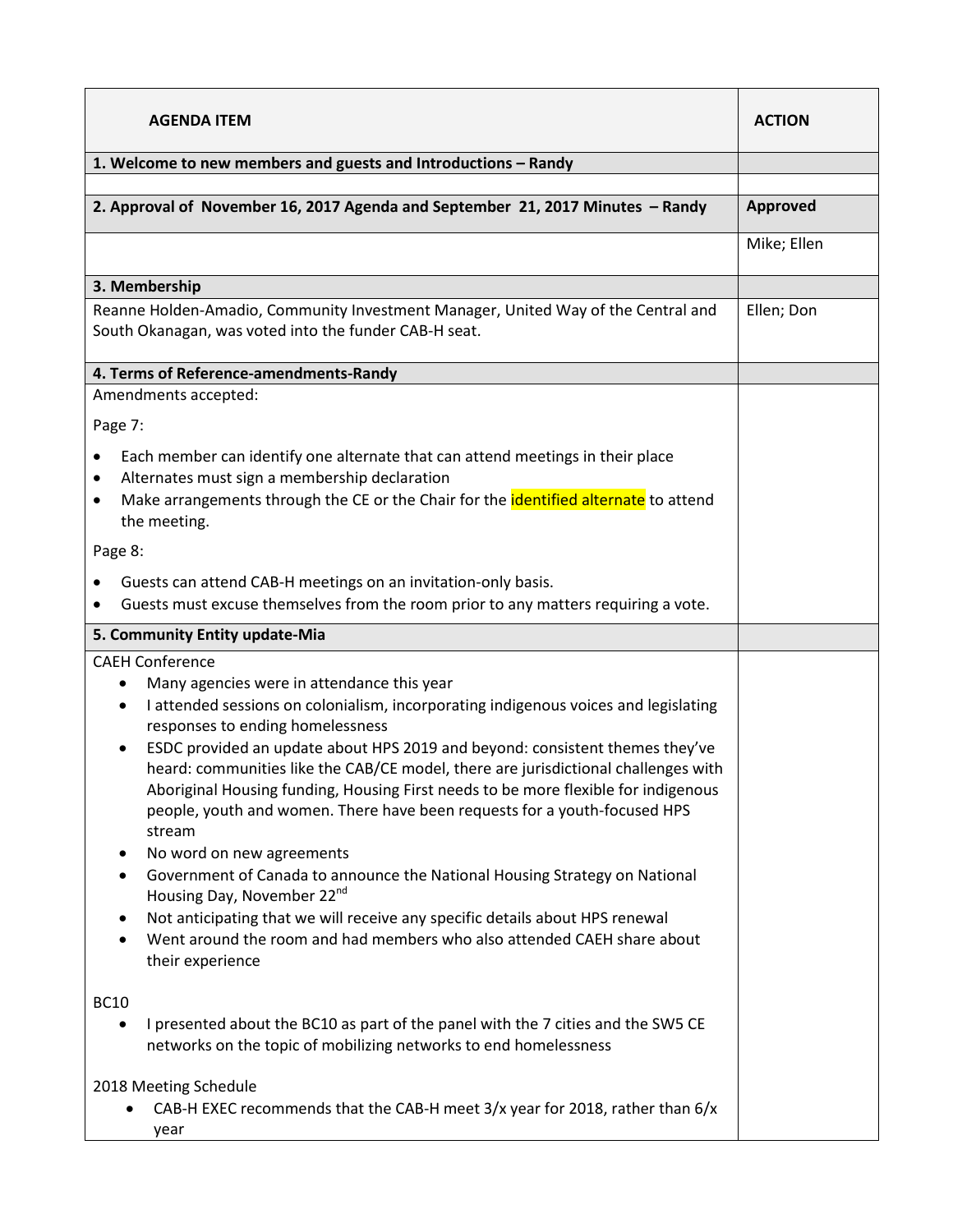| <b>AGENDA ITEM</b>                                                                                                                                                                                                                                                                                                                                                                                                                                                                                                                                                                                                                                                                                                                                                                                                                                                                                                                                                                                                                                                                                                                                         | <b>ACTION</b> |  |  |
|------------------------------------------------------------------------------------------------------------------------------------------------------------------------------------------------------------------------------------------------------------------------------------------------------------------------------------------------------------------------------------------------------------------------------------------------------------------------------------------------------------------------------------------------------------------------------------------------------------------------------------------------------------------------------------------------------------------------------------------------------------------------------------------------------------------------------------------------------------------------------------------------------------------------------------------------------------------------------------------------------------------------------------------------------------------------------------------------------------------------------------------------------------|---------------|--|--|
| Not much need to meet<br>$\bullet$<br>City of Kelowna has the Journey Home Task Force and CAB-H will inform the Task<br>Force<br>Recognize everyone is busy with other community meetings<br>٠<br>Could meet in January, May and September -note that September will be moved<br>$\bullet$<br>to a later date because September is a busy month<br>After the project approval meeting today, all HPS funding has been allocated until                                                                                                                                                                                                                                                                                                                                                                                                                                                                                                                                                                                                                                                                                                                      |               |  |  |
| March 31, 2019<br>Housing Registry Week<br>BC10 has had many discussions about housing registry weeks and we've met with<br>Marie, Director of 20,000 Homes Campaign and Beth Sandor, Community<br>Solutions- part of 100,000 Homes Campaign in the U.S.<br>Some questions have come up about a Housing Registry week in Kelowna<br>$\bullet$<br>The CAEH is promoting Housing Registry weeks be conducted in conjunction with<br>$\bullet$<br>the 2018 PiT count<br>If communities undertake a registry week in conjunction with a PiT Count, Canada<br>$\bullet$<br>will not provide additional funding for a coordinator<br>Communities can use some photocopying funding or room rental space from the<br>$\bullet$<br>PiT budget to support a Housing Registry Week but Canada's priority is the PiT<br>Count<br>Registry week initiates the creation of a by-name list of people experiencing<br>homelessness locally                                                                                                                                                                                                                                |               |  |  |
| Housing Registry week is typically held over 2-3 days<br>$\bullet$<br>It requires volunteers to go out in the community to collect identifying<br>$\bullet$<br>information from people experiencing homelessness using an assessment<br>tool such as the VAT or VI-SPDAT<br>It is a real-time updatable list that is used to prioritize and match people to<br>$\bullet$<br>housing support options and collects real-time identifying information on an<br>on-going basis<br>Needs to be housed within a coordinated access system so the data can be<br>٠<br>kept live<br>There needs to be funding and infrastructure to support this<br>$\bullet$<br>Cheryl and I connected with Nanette about BC Housing's Coordinated Access<br>initiative and we have concerns that doing a housing registry week is duplicating<br>what BCH is already doing<br>BCH is already VAT-ing people and the Supportive Housing Registry is<br>$\bullet$<br>being used to house people<br>A housing placement committee meets regularly and Ana is facilitating<br>٠<br>monthly VAT registry days<br>Nanette is going to share about the work BCH is currently doing<br>٠ |               |  |  |
| Round table discussion about Housing Registry Week:                                                                                                                                                                                                                                                                                                                                                                                                                                                                                                                                                                                                                                                                                                                                                                                                                                                                                                                                                                                                                                                                                                        |               |  |  |
| Reanne:                                                                                                                                                                                                                                                                                                                                                                                                                                                                                                                                                                                                                                                                                                                                                                                                                                                                                                                                                                                                                                                                                                                                                    |               |  |  |
| Penticton conducted a Housing Registry week and will be doing one again                                                                                                                                                                                                                                                                                                                                                                                                                                                                                                                                                                                                                                                                                                                                                                                                                                                                                                                                                                                                                                                                                    |               |  |  |

 $\mathsf{r}$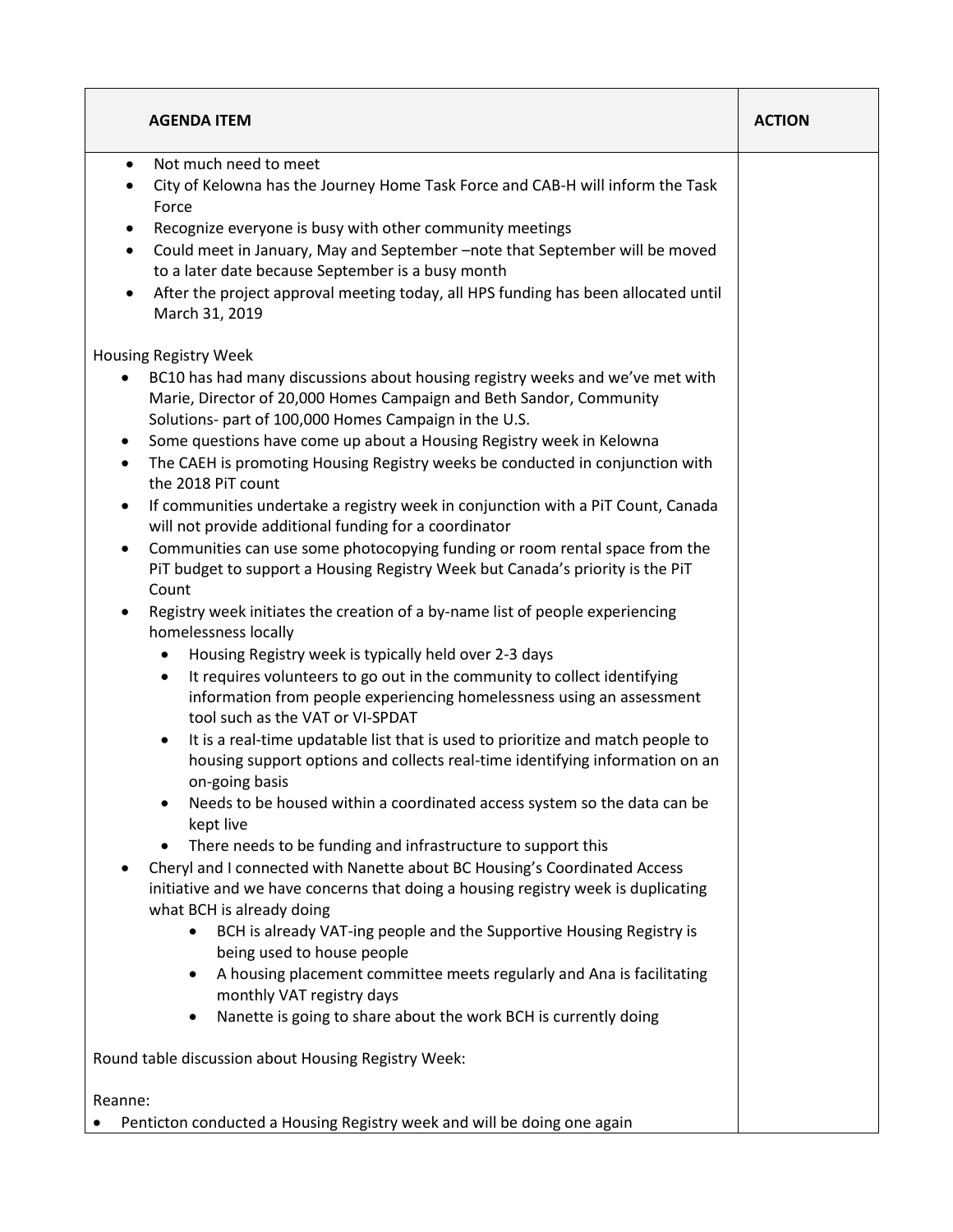| <b>AGENDA ITEM</b>                                                                                                                                                                                                                                                                                                                                                                                                              | <b>ACTION</b> |
|---------------------------------------------------------------------------------------------------------------------------------------------------------------------------------------------------------------------------------------------------------------------------------------------------------------------------------------------------------------------------------------------------------------------------------|---------------|
| People are asked to fill out a supportive housing registry form (BC Housing) and are<br>$\bullet$<br>contacted by VAT trained staff at a later date<br>Housing registry collects identifying data and there is the opportunity to ask "do you<br>$\bullet$                                                                                                                                                                      |               |
| want access to services?"<br>Mike:                                                                                                                                                                                                                                                                                                                                                                                              |               |
| People are not being VAT-ed in current system<br>VATs are not being done quickly enough<br>٠<br>Youth are missing from the list<br>$\bullet$<br>Communities are taking a systematic approach to addressing homelessness<br>٠<br>Question becomes-what are our priorities?<br>٠                                                                                                                                                  |               |
| Nanette:<br>500 people have completed VAT to date and 1,000 people are on the BC Housing<br>registry list<br>26 staff from local homeless-serving agencies in Kelowna are trained to conduct the<br>$\bullet$<br><b>VAT</b><br>It takes collective effort to ensure people are VAT-ed<br>$\bullet$<br>One day could be set aside to conduct VATs in the community-Ana is planning to lead<br>$\bullet$<br>monthly 'VAT parties' |               |
| BC Housing can only do so much and are asking agencies to please encourage staff<br>$\bullet$<br>members to complete VATs                                                                                                                                                                                                                                                                                                       |               |
| Cheryl: sounds like the 26 people who are trained could meet with BC Housing to talk<br>about what could be put in place to ensure VATs are being completed                                                                                                                                                                                                                                                                     |               |
| Randy:<br>We have mechanisms in place that need to be improved<br>No consensus for doing a registry week<br>٠                                                                                                                                                                                                                                                                                                                   |               |
| Cheryl:<br>Registry week won't be done as part of the 2018 PiT Count<br>What about supports that people need in addition to housing?                                                                                                                                                                                                                                                                                            |               |
| Nanette:<br>Needing supports is a long way down the road, just looking at housing and supported<br>housing<br>VAT identifies vulnerability<br>To be accepted onto the BC Housing registry lis VAT and supportive housing registry<br>form need to be completed<br>Want to make sure new people are added to the list so that can be considered for new<br>housing opportunities<br>100 homes is another way of coordinating     |               |
| Mike:<br>In a broad-base system people are referred from a centralized point<br>Coordinated access is a triage system                                                                                                                                                                                                                                                                                                           |               |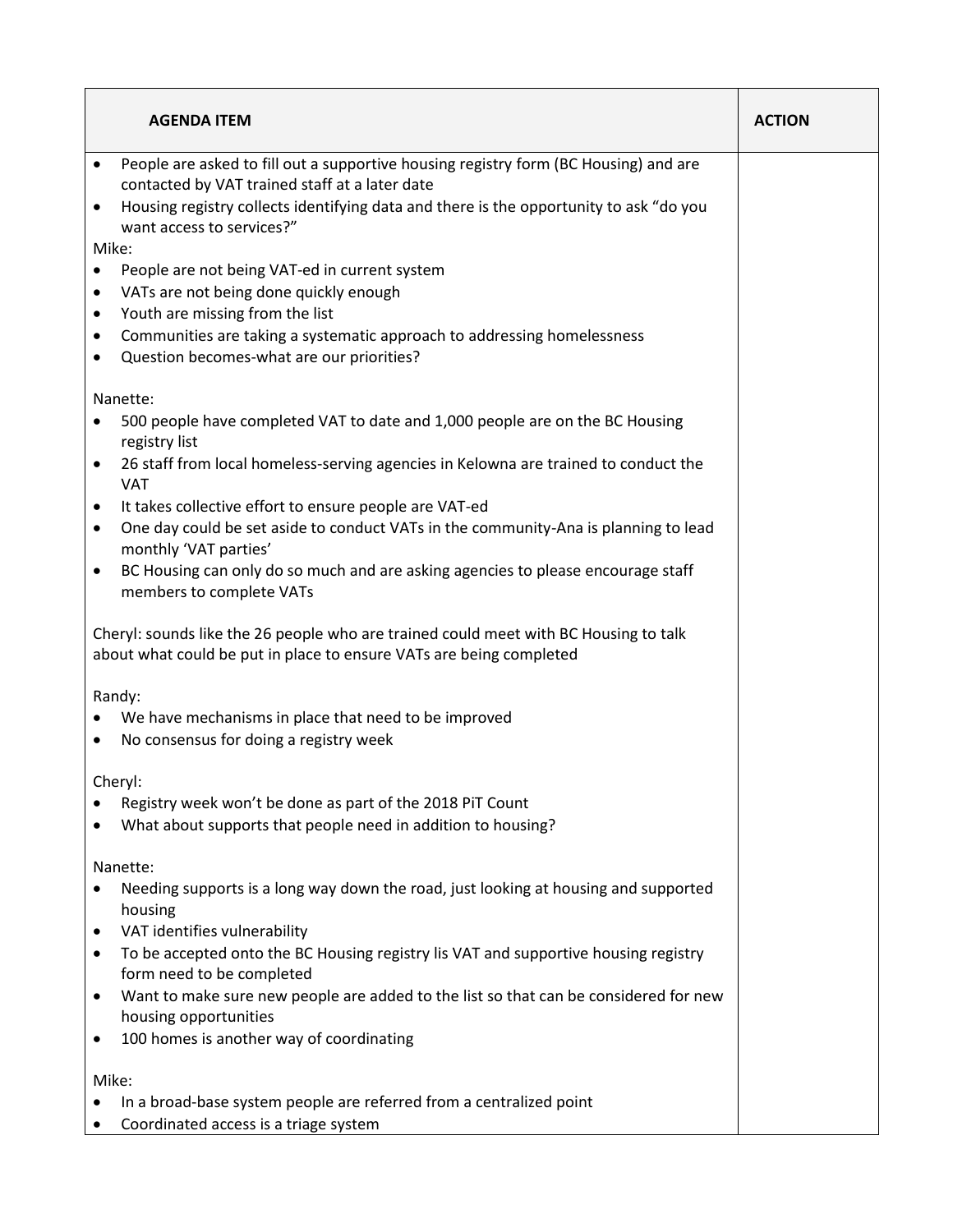| <b>AGENDA ITEM</b>                                                                                                                                                                                                                | <b>ACTION</b> |
|-----------------------------------------------------------------------------------------------------------------------------------------------------------------------------------------------------------------------------------|---------------|
| Agencies aren't organized in Kelowna and services are misaligned                                                                                                                                                                  |               |
| Sue:<br>Do we want to be a 20,000 Homes Campaign city?<br>What is the commitment?                                                                                                                                                 |               |
| Reanne:<br>Penticton is pushing to know everyone by name<br>CAEH website has resources and Penticton agreed to house 100 people by 2018<br>٠<br>Collective group of agencies and city signed on to the 20,000 Homes Campaign<br>٠ |               |
| Wayne:<br>Could 20,000 Homes be something Journey Home works towards?                                                                                                                                                             |               |
| Cheryl:<br>Is coordinated access part of the consultants work?<br>If we sign onto 20,000 Homes campaign what happens with the Journey Home strategy<br>and the consultants work?                                                  |               |
| Sue: Systems framework is part of the Journey Home plan                                                                                                                                                                           |               |
| 6. HPS project approval- Ellen                                                                                                                                                                                                    |               |
| The following CAB-H members that were in attendance excused themselves prior to the<br>funding discussion due to conflicts: Mike, Sue, Tina, Sarah (on behalf of Diane) and Randy                                                 |               |
| CAB-H members present for discussion: Nanette, Ellen, Don, Mona, Reanne<br>Non-voting members present: Cheryl, Mia, Wayne, Lisa                                                                                                   |               |
| HPS SIF FUNDING APPROVED:                                                                                                                                                                                                         |               |
| <b>Designated Communities Funding Stream</b>                                                                                                                                                                                      |               |
| Priority 1: To reduce homelessness through a Housing First approach                                                                                                                                                               |               |
| <b>Canadian Mental Health Association-Kelowna District Branch</b><br><b>Housing First Program</b><br>2018-2019: \$77,123                                                                                                          |               |
| Priority 2: To improve the self-sufficiency of homeless individuals and families and those                                                                                                                                        |               |
| at imminent risk of homelessness through individualized services                                                                                                                                                                  |               |
| <b>Kelowna's Gospel Mission</b><br><b>KGM Outreach</b><br>2018-2019: \$77,679                                                                                                                                                     |               |